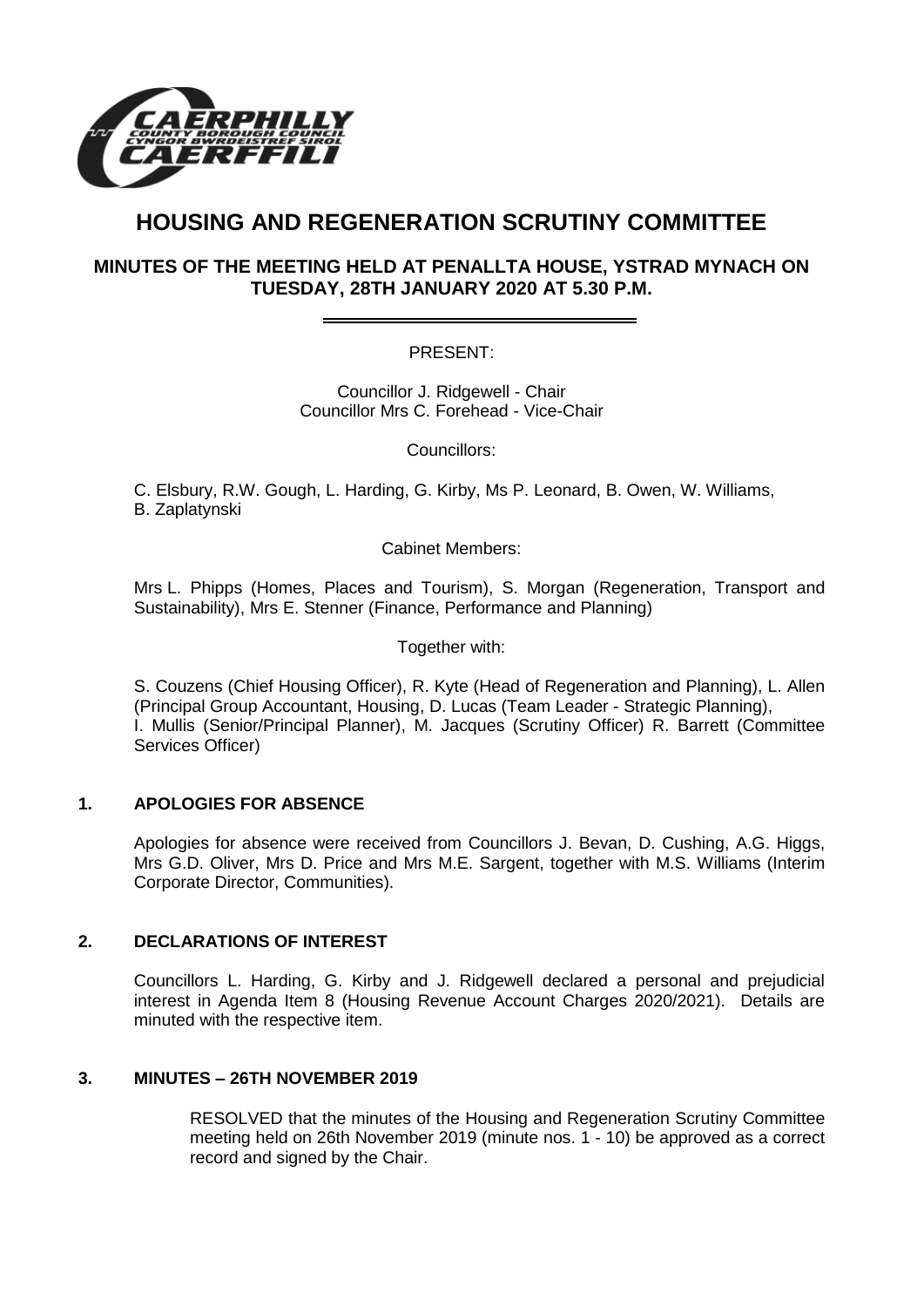#### **4. MINUTES – 5TH DECEMBER 2019**

RESOLVED that the minutes of the Special Housing and Regeneration Scrutiny Committee meeting held on 5th December 2019 (minute nos. 1 - 3) be approved as a correct record and signed by the Chair.

#### **5. CALL-IN PROCEDURE**

There had been no matters referred to the Scrutiny Committee in accordance with the callin procedure.

#### **6. HOUSING AND REGENERATION SCRUTINY COMMITTEE FORWARD WORK PROGRAMME**

Mark Jacques (Scrutiny Officer) presented the report, which outlined details of the Housing and Regeneration Scrutiny Committee Forward Work Programme (FWP) for the period January 2020 to July 2020, and included all reports that were identified at the Scrutiny Committee meeting on 26th November 2019.

Members were referred to the workshop held prior to the main meeting to consider and prioritise items for the Forward Work Programme for the coming year. An updated FWP will be drafted from the discussions at the workshop and brought to the next meeting of the Housing and Regeneration Scrutiny Committee for approval.

Members noted the update from the Scrutiny Officer and unanimously agreed that the Forward Work Programme as appended to the meeting papers be published on the Council's website.

### **7. CABINET REPORTS**

None of the Cabinet reports listed on the agenda had been called forward for discussion at the meeting.

### **REPORTS OF OFFICERS**

Consideration was given to the following reports.

#### **8. HOUSING REVENUE ACCOUNT CHARGES 2020/2021**

Councillor J. Ridgewell declared a personal and prejudicial interest as his mother-in-law is a council tenant, and left the meeting during consideration of the item. Councillor Mrs C. Forehead took the Chair for this item.

Councillor L. Harding declared a personal and prejudicial interest as his brother is a council tenant, and left the meeting during consideration of the item.

Councillor G. Kirby declared a personal and prejudicial interest as his mother-in-law is a council tenant, and left the meeting during consideration of the item.

The Cabinet Member for Homes, Places and Tourism presented the report, which provided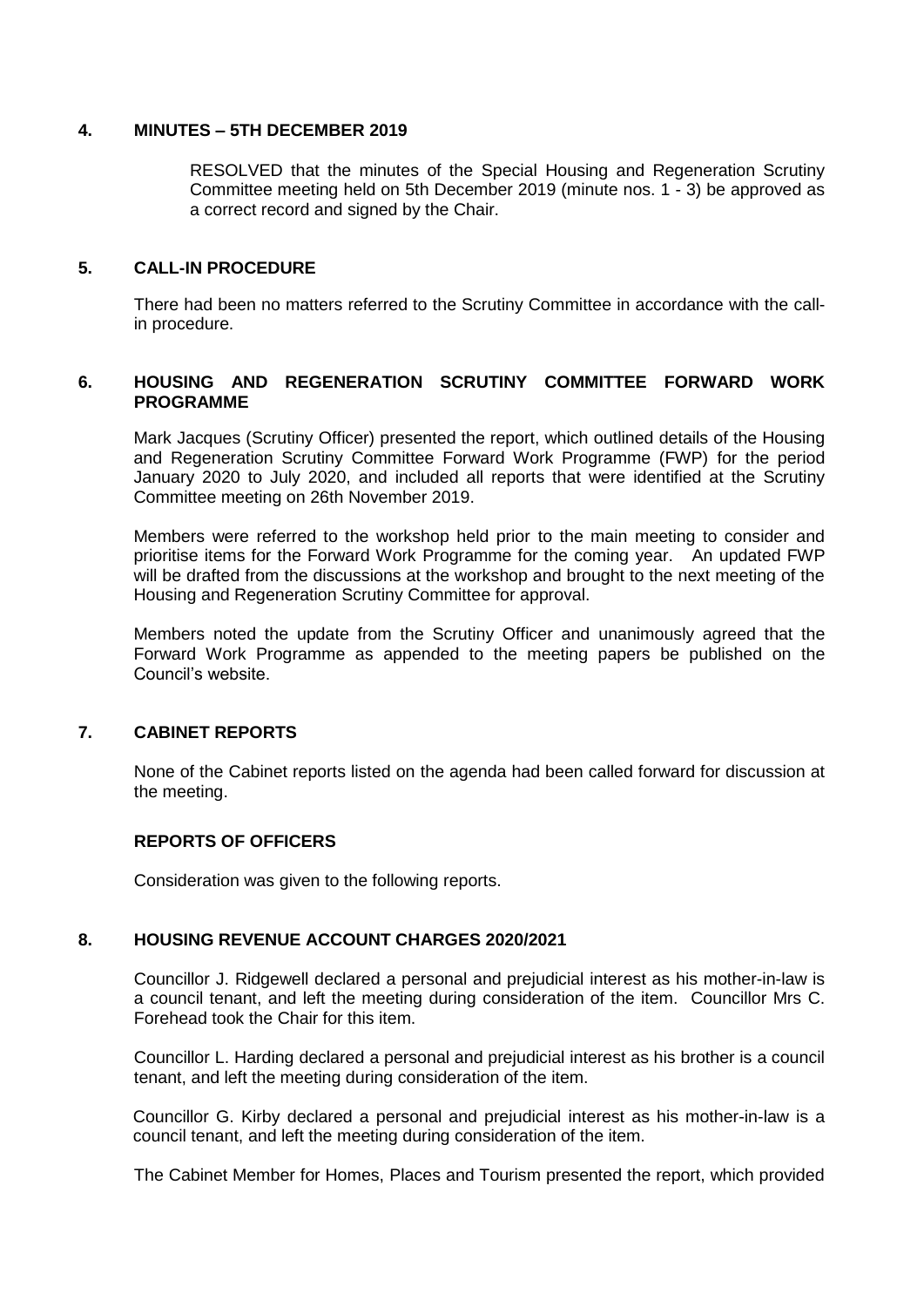details of the proposed increased charges which predominantly focus on council house rents which are intended to be effective for the Housing Revenue Account (HRA) for the 2020/2021 financial year. The report sought the views of Members on the proposed increases contained therein, prior to being reported to Cabinet on 12th February 2020.

Members noted the process involved in preparing the Housing Revenue Account (HRA) budget and were advised that in previous years the Welsh Government determined the annual guideline rent increases. The standard uplift policy for Local Authorities used to be based on the previous September Retail Price Index (RPI) plus a 2% real increase in support of rent convergence. The Minister for Housing and Regeneration changed this uplift policy as part of the new Policy for Social Housing Rents in April 2015, which was accepted by Members in the 2015/16 HRA charges report. The policy set a target rent band for each Authority and if the average weekly rent is below the target rent, the Authority will have to increase average rents, and if the average weekly rent is above the target rent, average rents will increase at a lower rate, to bring the rent back within the target envelope.

However, in April 2019 the Affordable Housing Supply Review was published which recommended that the Welsh Government should implement a five year rent policy from 2020-21, and that landlords should focus on Value for Money alongside affordability.

In light of this review the Minister for Housing and Local Government has published the 2020/21 Rent Policy, which has established an annual uplift of up to Consumer Price Index (CPI)+1% each year for 5 years from 2020-21 to 2024-25 using the level of CPI from the previous September each year and would be the maximum increase allowable. As an intrinsic part of the 5 year policy, landlords will be expected to set a rent and service charge policy which ensures that social housing remains affordable, and should make an annual assessment of cost efficiencies, value for money and affordability for tenants.

It was noted that as the previous September's CPI inflation figure was 1.7%, the policy allowed a maximum increase of 2.7% increase on the Council's total rental income. However, the Business Plan had assumed a rent increase of 3% for 2020/21 to 2024/25. Members were therefore asked to recommend to Cabinet the level of increase per property from April 2020 based on the options in the report (2.7%, 1.7% or no increase), and were also asked to support the undertaking of an exercise to consider tenant affordability when setting future rent increases.

During the course of the ensuing debate, discussion took place regarding the proposed levels of rent increase outlined in section 3.1 of the report. A Member queried how rents could be set before the affordability exercise with tenants had taken place. Officers explained that as local authorities had only been made aware of the outcome of the Rent Policy in the latter stages of 2019, it left limited time for a full affordability exercise but that such consultation was planned for the future and that the results of the exercise will be reported to the Scrutiny Committee when available.

A Member queried the assistance available to tenants who struggle to afford their rent Officers outlined the role of Tenant Support Officers who help people in arrears, and gave examples of the work carried out with tenants, such as debt management advice and energy efficiency measures. Members were also reminded that the maximum proposed increase is less than previous years in order to maximise affordability to tenants.

Discussion turned to the impact of the reduction of income by £1m assumed within the Council's business plan for the 2.7% rent increase option. Officers explained that the Authority is looking at different ways of delivering services and reducing costs in order to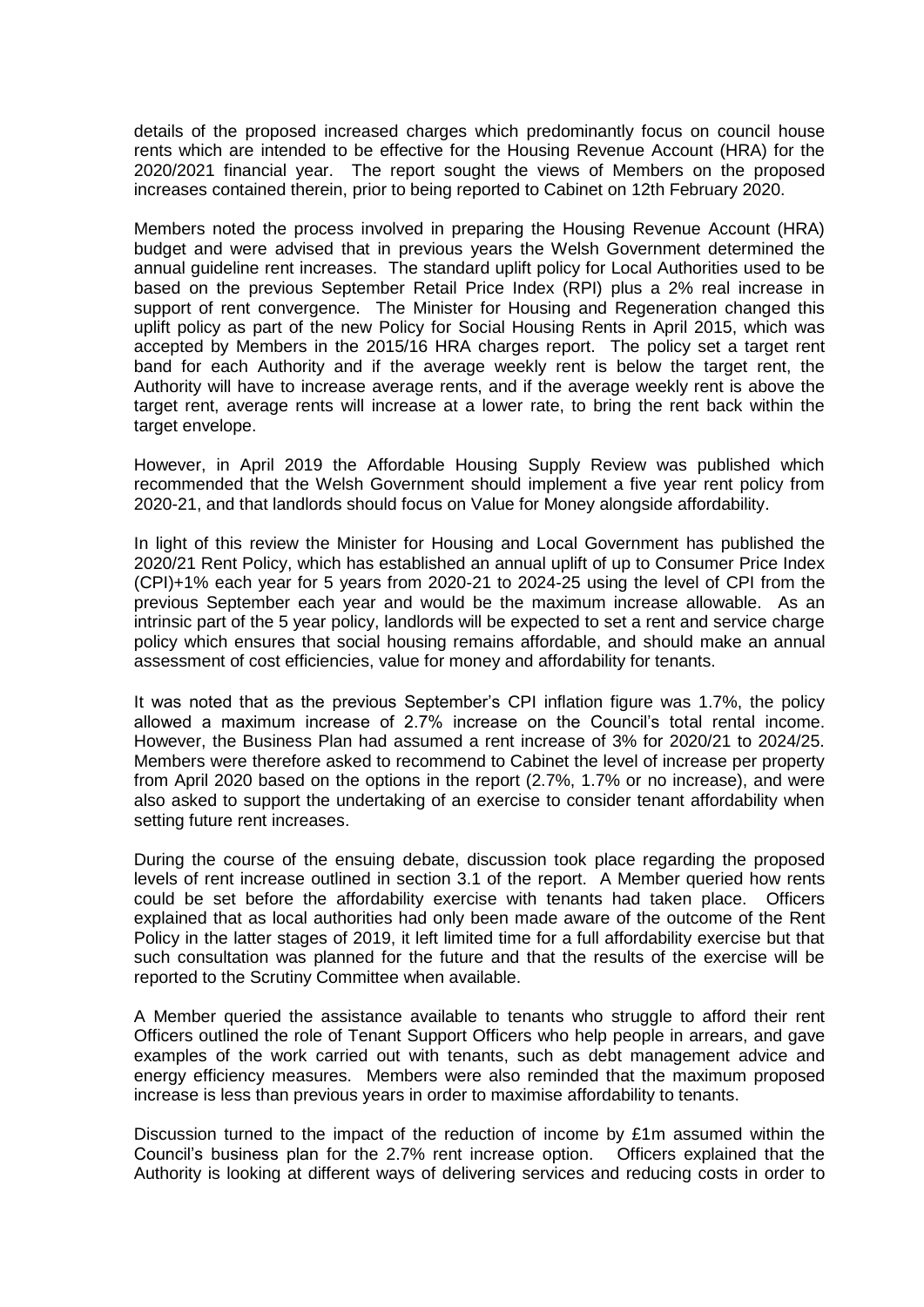absorb this loss of income. In addition, the late re-profiling of WHQS external works has allowed a carry-over of expenditure to offset this reduction in income, together with a reduction in associated borrowing costs.

A Member referred to the need to decarbonise existing housing stock that was identified in the report, and Officers outlined the options already being explored in this area, such as loft upgrades, external wall insulation, and energy efficient products. The Council are also looking into grant funding opportunities to facilitate these improvements. A Member referred to the use of solar panels and Officers explained that these had been installed in some properties with limited success and that newer methods of energy generation are constantly emerging.

Having considered the options set out in the report, it was moved and seconded that Option (i) (the 2.7% increase comprising CPI plus 1%) be recommended to Cabinet and that the affordability exercise proposed in the report be supported. By a show of hands this was unanimously agreed. It was therefore

RECOMMENDED to Cabinet that:-

- (i) the maximum increase of 2.7% per property allowed under the rent policy, which will set rents just within the low end of the policy rent band but will reduce income by £1m to that assumed within the Council's business plan, be applied from April 2020;
- (ii) an exercise be undertaken so that tenants affordability can be considered when setting future rent increases in accordance with the rent policy.

### **9. DRAFT HEADS OF THE VALLEYS MASTERPLAN**

The Cabinet Member for Regeneration, Transport and Sustainability presented the report, which provided details of the Draft Heads of the Valleys Masterplan. The views of the Scrutiny Committee were sought on its contents, ahead of its presentation to Cabinet on 12th February 2020 for endorsement of the Masterplan as the basis for a public consultation exercise commencing 17th February 2020 until 30th March 2020.

Members were reminded of the £1.2billion investment available through the City Deal and the Cardiff Capital Region Investment Fund to support the region's economic growth, which will be used to take forward a wide range of projects and schemes that contribute toward economic growth. Allied to this is the commitment from the Ministerial Taskforce for the South Wales Valleys, detailed in the publication of the 'Our Valleys, Our Future' document, which sets out strategic priorities for the region and which is supported by £100 million of Welsh Government investment over 10 years.

The County Borough's regeneration strategy 'A Foundation for Success' was approved in July 2018 and provides the strategic framework for regeneration activity over the next five years. Masterplans for Caerphilly Basin and Ystrad Mynach, the first two in a suite of five masterplans designed to complement 'A Foundation for Success', were approved by the Council in July 2018 and April 2019 respectively, and provide more detailed proposals for the regeneration and revitalisation of their respective areas.

A third Masterplan has now been drafted for the Heads of the Valley area, a copy of which was appended to the report. This document has been prepared following a number of engagement events and focuses on the northern part of the county borough, which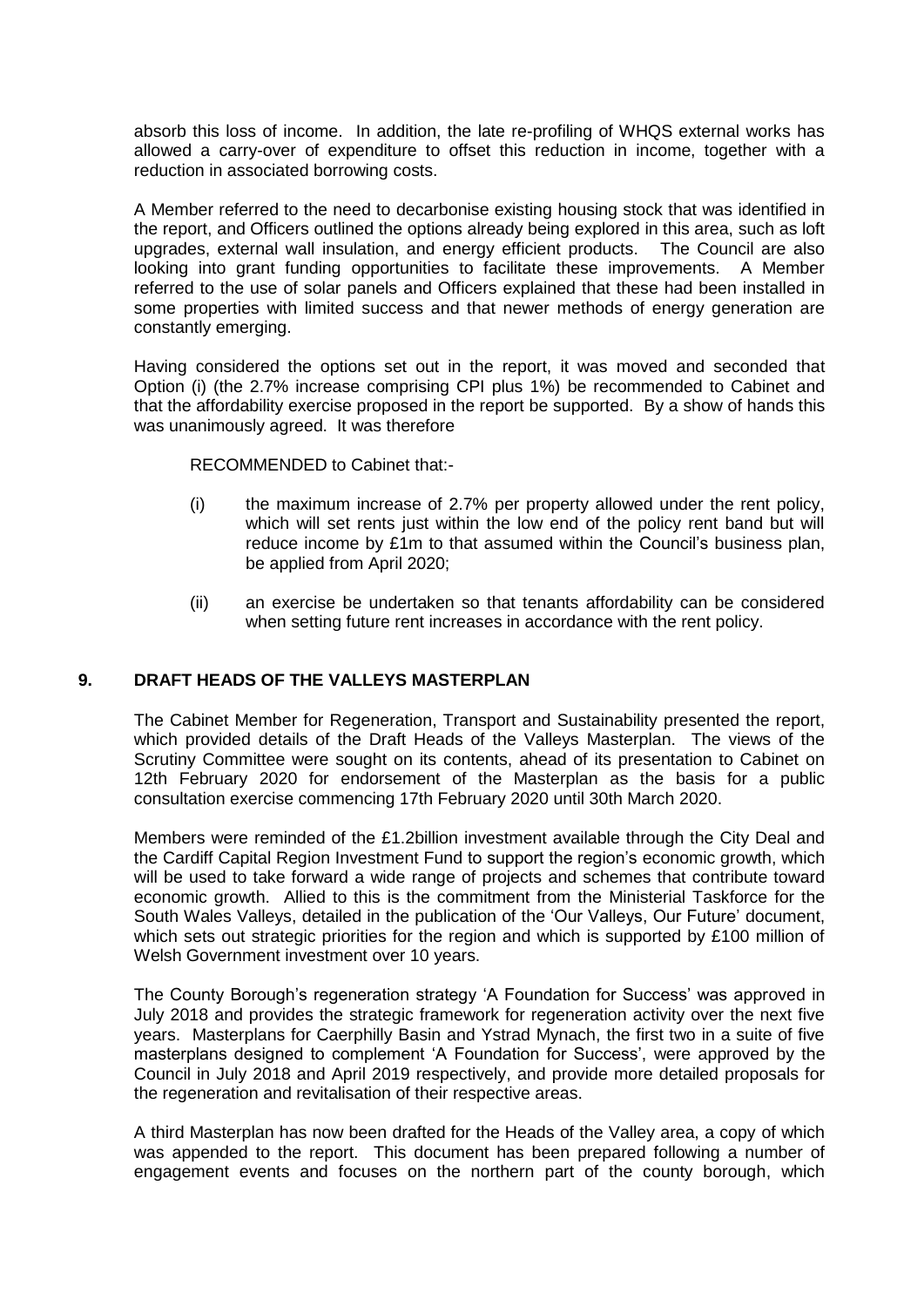stretches from Bargoed to Rhymney and incorporates the Upper Rhymney and Sirhowy Valleys. Key to the Masterplan are a number of economic aspirations and strategic priorities which will have the potential to make a positive impact in terms of addressing the challenges of social and economic deprivation that are faced in the Heads of the Valley. The Masterplan will capitalise upon investment along the A465 corridor and Phase 2 of the South Wales Metro to create a strategic presence to the north of the county borough, strengthen employment and businesses opportunities and improve connectivity, whilst developing its role as a visitor and tourism destination and promoting accessibility to commercial, leisure and community services.

The Scrutiny Committee discussed the report and a Member outlined concerns regarding the lack of timescales within the draft Masterplan, and the consequences if estimated targets are not met. Officers explained that the Regeneration Project Board monitors progress on a 6-monthly basis, but that it is difficult to include definite timescales within a draft Masterplan as certain proposals are dependent on attracting further funding.

One Member raised the issue of land ownership and investment at Markham Colliery in Argoed, which had been previously identified as a potential site for a country park, and raised questions around Welsh Government funding. Officers advised that some work had been undertaken to explore potential usage of the site and that it would be beneficial in terms of future development if funding could be secured afresh.

Discussion ensued on A465 dualling and initiatives to encourage those drivers travelling across the Heads of the Valleys to visit the northern part of the County Borough. The issue of limited bus services was also highlighted as an area of importance. Officers advised that whilst the South Wales Metro programme focussed initially on rail, under what was called "Metro Plus", there is the potential for bus services to be added to the overall scheme and add Active Travel Routes.

One Member asked if there was too much emphasis on cycle tracks in the draft Masterplan. Officers explained that there is a need to develop sustainable transport and local connectivity and that new cycle tracks would attract more cyclists, which would have benefits in terms of tourism and helping to meet the Council's well-being objectives on improving health. Another Member suggested that too much emphasis was placed on rail and that connectivity has to be improved away from the two railway stations in the Masterplan area, otherwise travellers could become dependent on using cars and it would then be problematic to get them to transfer to other forms of transport. Officers outlined the importance of promoting sustainable transport and gave an example of how a neighbouring Authority is reduce parking spaces in an attempt to discourage travellers from using cars. Officers advised that in the future such measures aimed at reducing the use of cars would be more commonplace.

In response to a query from the Scrutiny Committee, Officers gave an overview of WG's Foundational Economy Challenge Fund, which has £3m available and offers funding support to organisations and businesses to introduce innovative ways of working. It was explained that Caerphilly Council recently facilitated an event to encourage local representatives from the private sector to generate unique ideas, which could then be put to the judging panel for the Challenge Fund as projects for consideration. Members were advised that out of the ideas submitted from across Wales, 16 were selected by WG for progression, including three ideas from Caerphilly County Borough Council.

Following discussion of the report, it was moved and seconded that the following recommendations be forwarded to Cabinet for approval. By a show of hands, this was unanimously agreed.